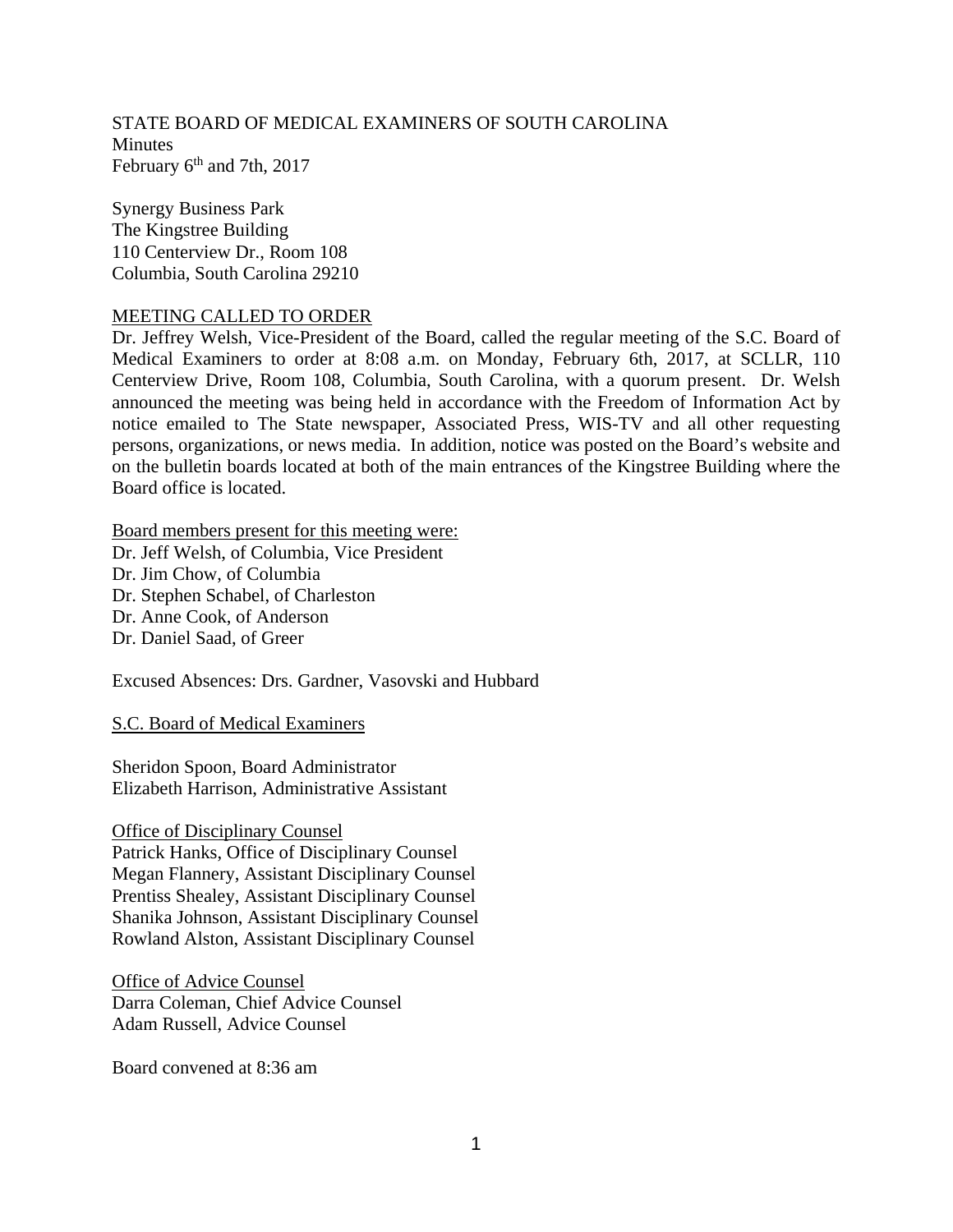# REVIEW AND APPROVAL OF AGENDA

Dr. Schabel made a motion to approve the agenda. Dr. Saad seconded the motion. All in favor. Motion carries.

# REVIEW AND APPROVAL OF MINUTES FROM NOVEMBER 2016 BOARD MEETING

After considering recommendations, additions, deletions and corrections, a motion was made to approve the November 2016 minutes by Dr. Schabel and seconded by Dr. Cook. The motion was unanimously passed.

# PRESIDENT'S REPORT

CAPTA, Program Improvement Plan Update-Dr. Rick Foster, Dr. Jack Emmel-Dr. Jack Emmel and Dr. Rick Foster updated the board on this program. They presented their draft guidelines and discussed the proposed legislation. This program and legislation involves mandated reporting by healthcare professionals of opioid addiction during pregnancy and the screening and testing process for mothers and the process of informing healthcare providers of the requirements.

*MANDATE REPORTING OF SUBSTANCE EXPOSED INFANTS.* 

*Be it enacted by the General Assembly of the State of South Carolina:* 

*SECTION 1. Section 63-7-310 is amended by adding:* 

*"(E) Every physician, nurse, or any other medical or allied health professional shall report to the Department of Social Services (1) a child who is diagnosed with neonatal abstinence syndrome or a fetal alcohol spectrum disorder, (2) a child under the age of one year who is affected by the presence of a non-prescribed controlled substance or illegal substance or alcohol or by withdrawal from a substance, or (3) a woman who is pregnant and who has been diagnosed with a substance use disorder where the woman is not cooperating with an established treatment plan. A report pursuant to this subsection shall be made regardless of whether or not the drug or alcohol exposure constitutes child abuse or neglect as defined in Section 63-7-20."* 

*Draft FSMB Guidelines for the Chronic Use of Opioid Analgesics*/Joint Revised Pain Management Guidelines/CDC recommendations/Telemedicine Advisory Opinion

Darra Coleman presented information to the board regarding the Draft FSMB Guidelines for the Chronic Use of Opioid Analgesics, the Joint Revised Pain Management Guidelines, the CDC recommendations and the board's Telemedicine Advisory Opinion. Recommendations to the FSMB were deferred until the FSMB Annual Meeting in April 2017 at which time the guideline should be finalized. The board has submitted two questions to the FSMB: 'Is it appropriate for a physician to prescribe controlled substances for the treatment of chronic pain via telemedicine?' and 'Should e-prescribing be an option for transmitting prescriptions for controlled substances?'

Administration of Botox Joint Advisory Opinion Committee-Ms. Coleman provided a brief update. There a three separate advisory opinions issued by the Boards of Nursing, Pharmacy and Medical Examiners. A meeting of representatives of these boards to address this question will be scheduled after the FSMB conference in April. Committee members are Drs. Gardner, Welsh and Chow.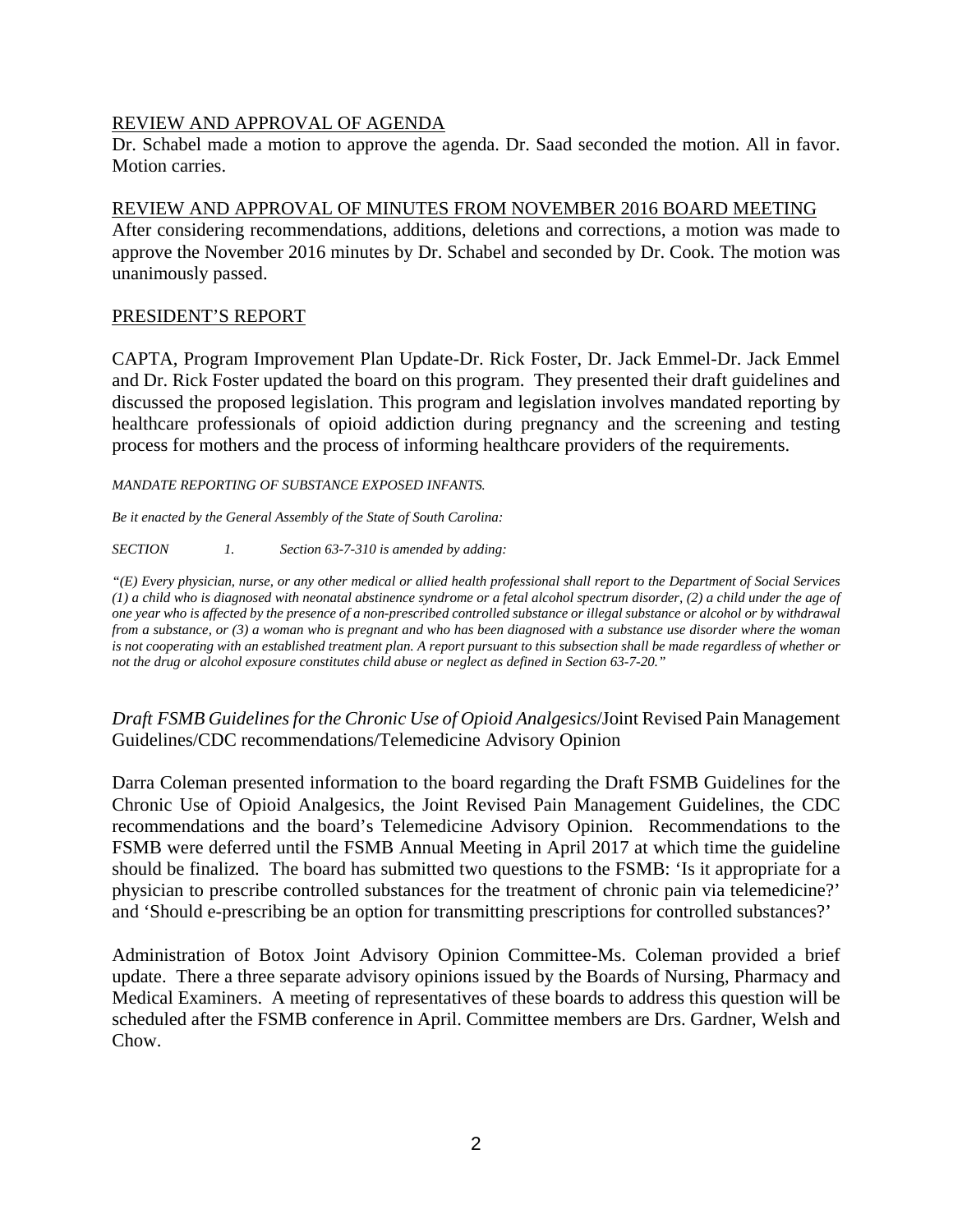FSMB Annual Meeting-Travel Request-The board approved a request for Dr. Welsh and Darra Coleman to attend April 20-22, 2017.

# LEGISLATIVE UPDATE

Holly Beeson and Rebecca Leach, LLR Office of Communications and Governmental Affairs, updated the Board on bills that impact the board and the medical community including several pharmacy-related bills; one regarding emergency refills, interchangeable biological products, pharmacists prescribing hormonal contraceptive patches, the APRN bill, the update of the nurse licensure compact, a bill regarding the podiatry scope of practice, several long-term healthcare bills, medical marijuana, substance overdose immunity, several abortion bills, birthing centers legislation, a bill to require SCMA membership, the proposed electrology practice act, a bill regarding revocation of DNR orders, and a bill to determine the priority of persons who can make healthcare decisions for individuals who are incompetent

# Administrator's Report

Mr. Spoon reported the following:

Reminded board members of the March 31, 2017 deadline for filing the Statement of Economic Interests with the S.C. Ethics Commission.

# COMMITTEE REPORTS AND RECOMMENDATIONS

# PHYSICIAN ASSISTANTS ADVISORY COMMITTEE

Sheridon Spoon, Administrator of the Medical Board presented recommendations from the January 13, 2017 Physician Assistant Advisory Committee meeting.

After considering the recommendations, additions, deletions and corrections, Dr. Cook made a motion to approve the recommendations. Motion was seconded by Dr. Schabel. All in favor. Motion carries.

# RESPIRATORY CARE PRACTITIONERS COMMITTEE

Mr. Spoon presented recommendations from the January 20, 2017 Respiratory Care Practitioner Advisory Committee meeting.

After considering the recommendations, additions, deletions and corrections including the reappointment of Mr. Galloway and Mr. Crego, Dr. Schabel made a motion to approve the recommendations. Motion was seconded by Dr. Turner. All in favor. Motion carries.

# ACUPUNCTURE ADVISORY COMMITTEE

The Acupuncture Advisory Committee met on January 11, 2017. After considering the recommendations, additions, deletions and corrections, Dr. Cook made a motion to approve the recommendations, including adoption of the committee's proposed statement on Daith piercing and the appointment of a new acupuncturist committee member, Mr. James Hogg. Motion was seconded by Dr. Saad. All in favor. Motion carries.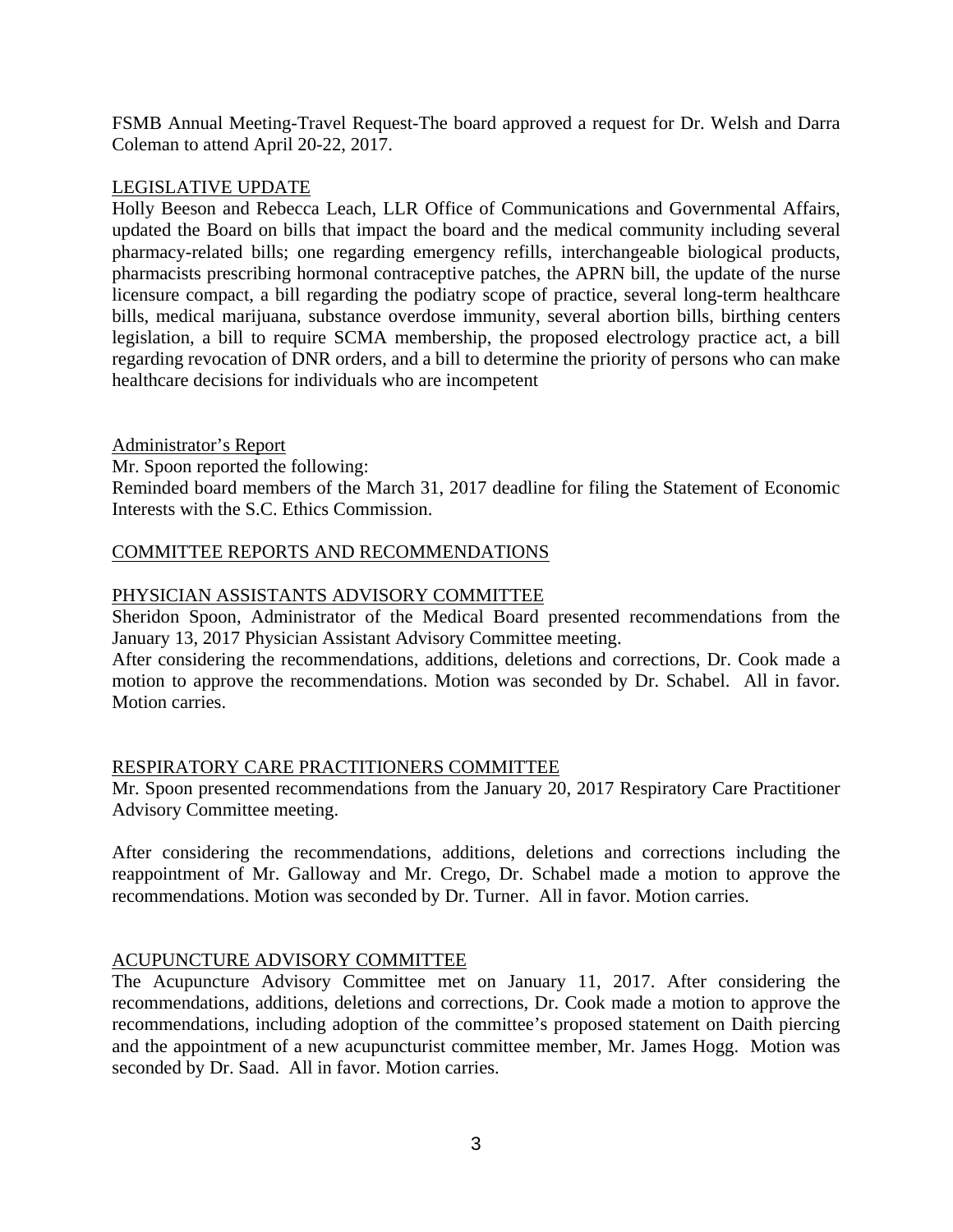### FINAL ORDER HEARINGS

A motion was made and passed for the Board to go into Executive Session to conduct Final Order Hearings. Each hearing was held in Executive Session and the Board's Final Order is on file at the Board Office. After testimony for each case, the Board entered a private deliberative session. No votes were made or actions taken while the Board was in Executive Session. A motion was made and passed to return to Public Session and the Board voted on the following sanctions after each Final Order Hearing:

## Final Order and Application Hearings, Monday February 6th, 2017

REILLY, Preston M.D. Applicant for Licensure. MOTION by Dr. Cook to approve for licensure without condition. Second by Dr. Saad. Motion carried.

2014-473, MOA Hearing closed at the request of ODC

2013-249, MOA Hearing closed at the request of ODC

BLUSEWICZ, Tracy A., M.D. 2010-149, 2011-235, 2011-290, Final Order Hearing-Panel Report. Panel report and findings accepted. Respondent has violated the Medical Practice Act. Public reprimand. Payment of investigation costs of \$960.00 within 6 months. Motion by Dr. Cook. Second by Dr. Turner. Motion carries.

2010-233, 2011-93, Petition for Reinstatement Hearing closed at the request of ODC

2012-244, MOA. Motion to dismiss by Dr. Saad. Second by Dr. Schabel. Motion carries.

2012-325, 2014-255, 2014-428, 2015-223, MOA Hearing closed at the request of ODC

*At 6:42 pm, a motion was passed to adjourn. The board reconvened at 8:19 am, Tuesday, February 7th 2017 for the second day of its February 2017 regular meeting.*

# OIE/ODC REPORT

Pat Hanks Office of Disciplinary Counsel (ODC) presented the ODC Report to the Board.

Jason Haynes of the Office of Investigations and Enforcement presented the Investigative Review Committee's statistical report. Introduction of new investigator David Pike and upcoming investigator training such as Medical Terminology (Midlands Technical Collage), Council on Licensure, Enforcement & Regulation (CLEAR) Investigator-Basic Program, Threat Assessment (SLED), LRADAC Science of Addiction Workshop, National Association of Drug Diversion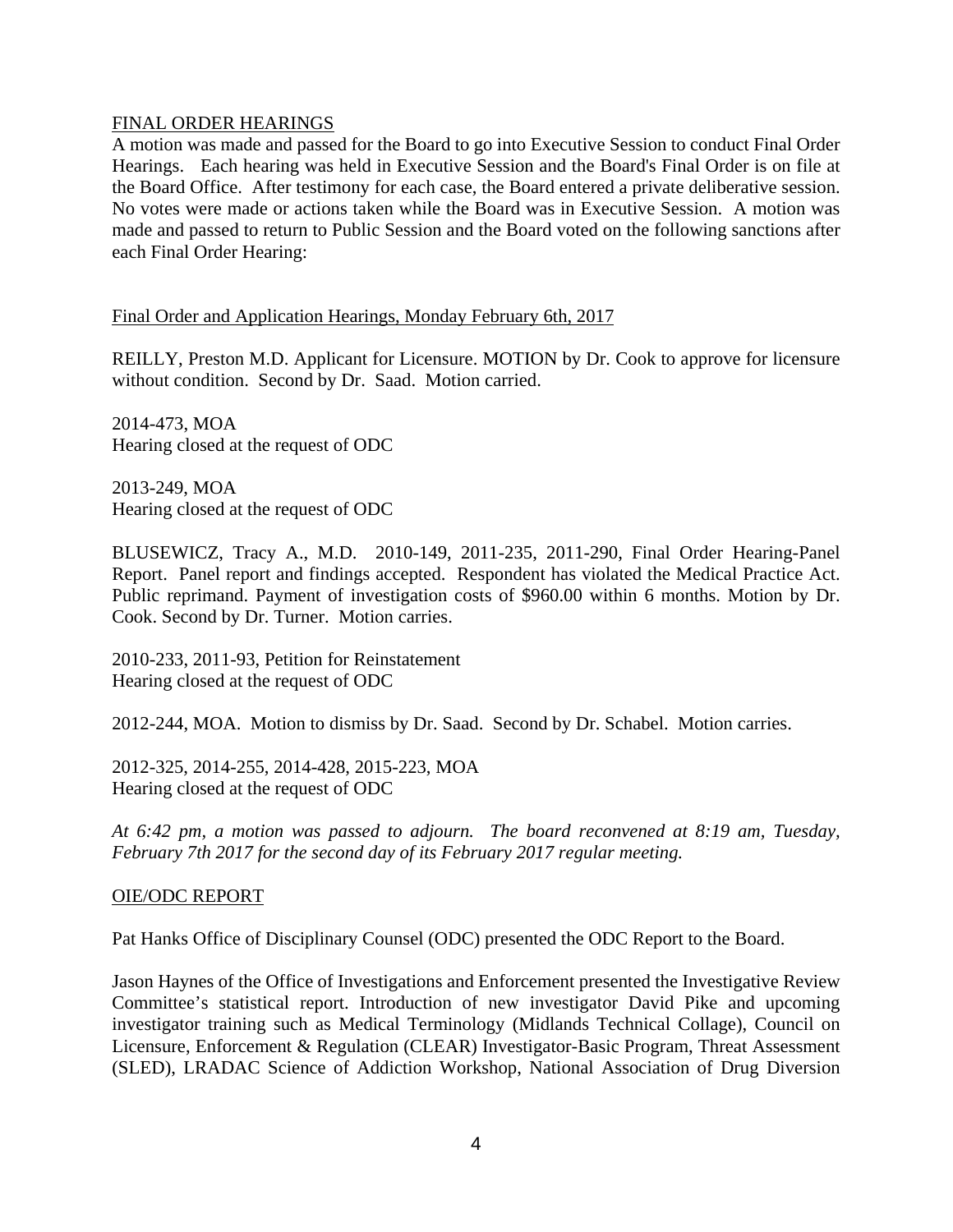Investigators (NADDI) Annual Carolinas Conference and Reid Technique of Investigative Interviewing and Advanced Interrogation Techniques.

### Dismissals

66 cases were presented and approved for dismissal. Dr. Saad moved to accept the recommendations and Dr. Schabel seconded the motion. Motion carried.

Cases 2014-65, 2016-80, and 2016-281 were indicated for further review. Cases 2016-165 and 2016-168 were designated as Letter of Caution.

### Formal Complaints

14 cases were presented for formal complaint. Dr. Saad moved to accept the recommendations. Dr. Cook second. Motion carries.

### Letters of Caution

19 cases were presented for a Letter of Caution. A motion was made by Dr. Cook moved to approve the letters of caution. Dr. Schabel seconded the motion. Motion carries.

### FINAL ORDER HEARINGS

A motion was made and passed for the Board to go into Executive Session to conduct Final Order Hearings. Each hearing was held in Executive Session and the Board's Final Order is on file at the Board Office. After testimony for each case, the Board entered a private deliberative session. No votes were made or actions taken while the Board was in Executive Session. A motion was made and passed to return to Public Session and the Board voted on the following sanctions after each Final Order Hearing:

Final Order and Application Hearings, Tuesday, February 7th, 2017

THOMPSON, John R., M.D. Applicant for Licensure. MOTION by Dr. Welsh to approve for licensure without condition. Second by Dr. Saad. Motion carried.

BULLARD, J. Christopher, RCP, 2015-90, Final Order Hearing. Motion by Dr. Turner for revocation of license and assessment of \$200.00 in costs. Second by Dr. Schabel. Motion carried.

REACH, Ralph Applicant for Licensure Closed hearing

2016-416, MOA Hearing closed at the request of ODC

2016-66, MOA Hearing closed at the request of ODC

.